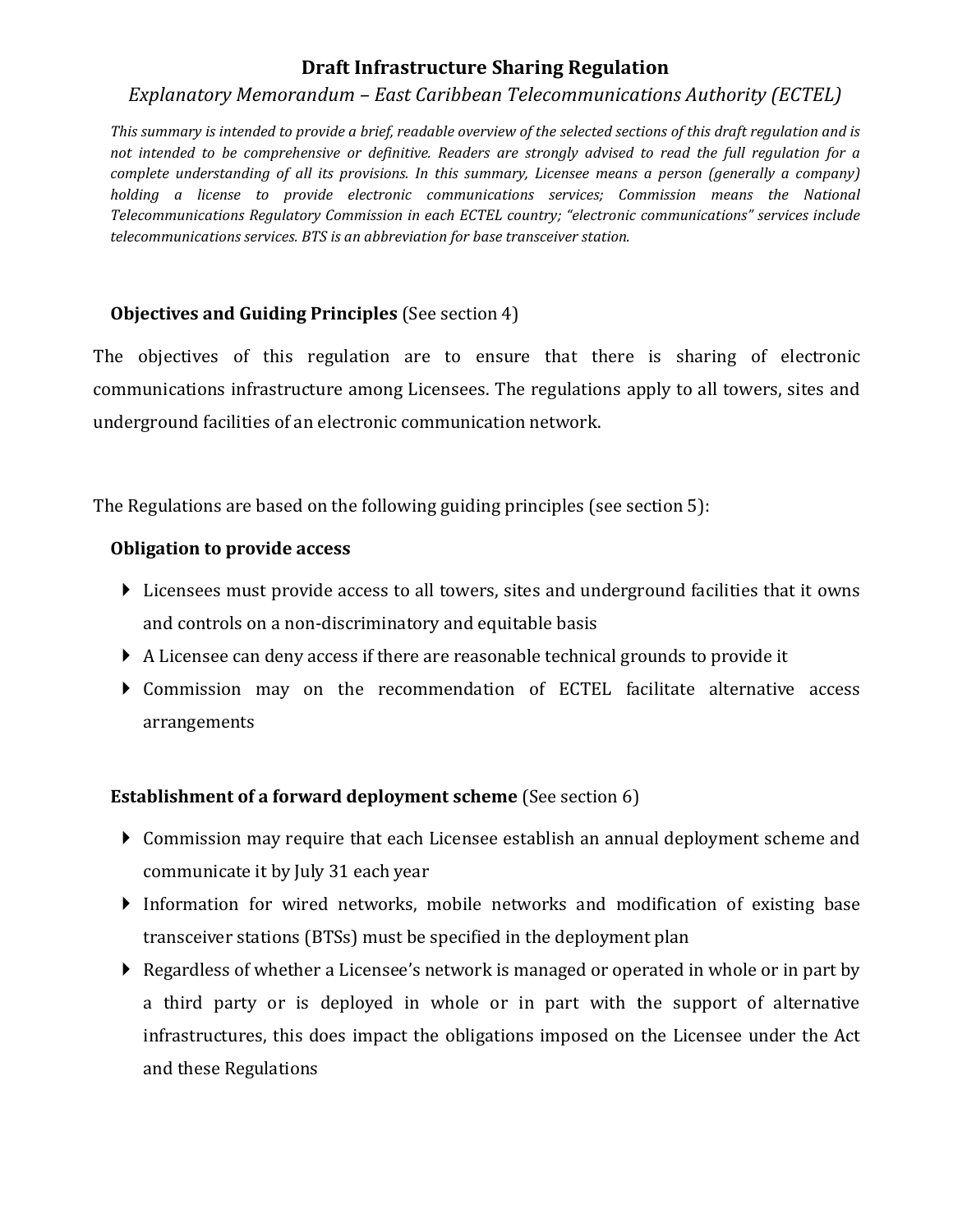### **Coordination of deployment plans** (See section 7)

- Commission may ensure coordination of projected deployment plans of the Licensees in order to ensure compliance with the sharing of passive infrastructure and to promote digital services in less populated areas
- Commission upon recommendation from ECTEL may identify areas where systematic sharing of new BTS must be implemented, taking into account public interests, user benefits including environmental protection and regional planning
- Any such obligations imposed shall take into account the technical and economic viability of the obligations

### **Implementation of the sharing obligations in section 7 (See section 8)**

- Commission may notify all Licensees of listed areas in which systematic sharing of new BTSs shall be implemented and Licensees shall provide a framework sharing agreement within a six months period in accordance with the principles set out in the Act and these Regulations
- The framework agreement shall set out conditions for apportioning investment between Licensees involved
- The framework agreement shall not undermine effective and fair competition in the electronic communications market
- ECTEL and the Commission may be involved in the negotiations of the framework agreement on legal, technical or economic issues

#### **Features of new BTS** (See section 9)

- $\triangleright$  New BTS constructed shall comply with the conditions as set out in these Regulations
- Licensees may contract a joint investment agreement with one or more third operator(s) in sharing the site and may increase infrastructure tariffs not more than 15%
- The implementation of either of these solutions shall exclude the other and is in any case without prejudice to the obligations under sub regulation (1).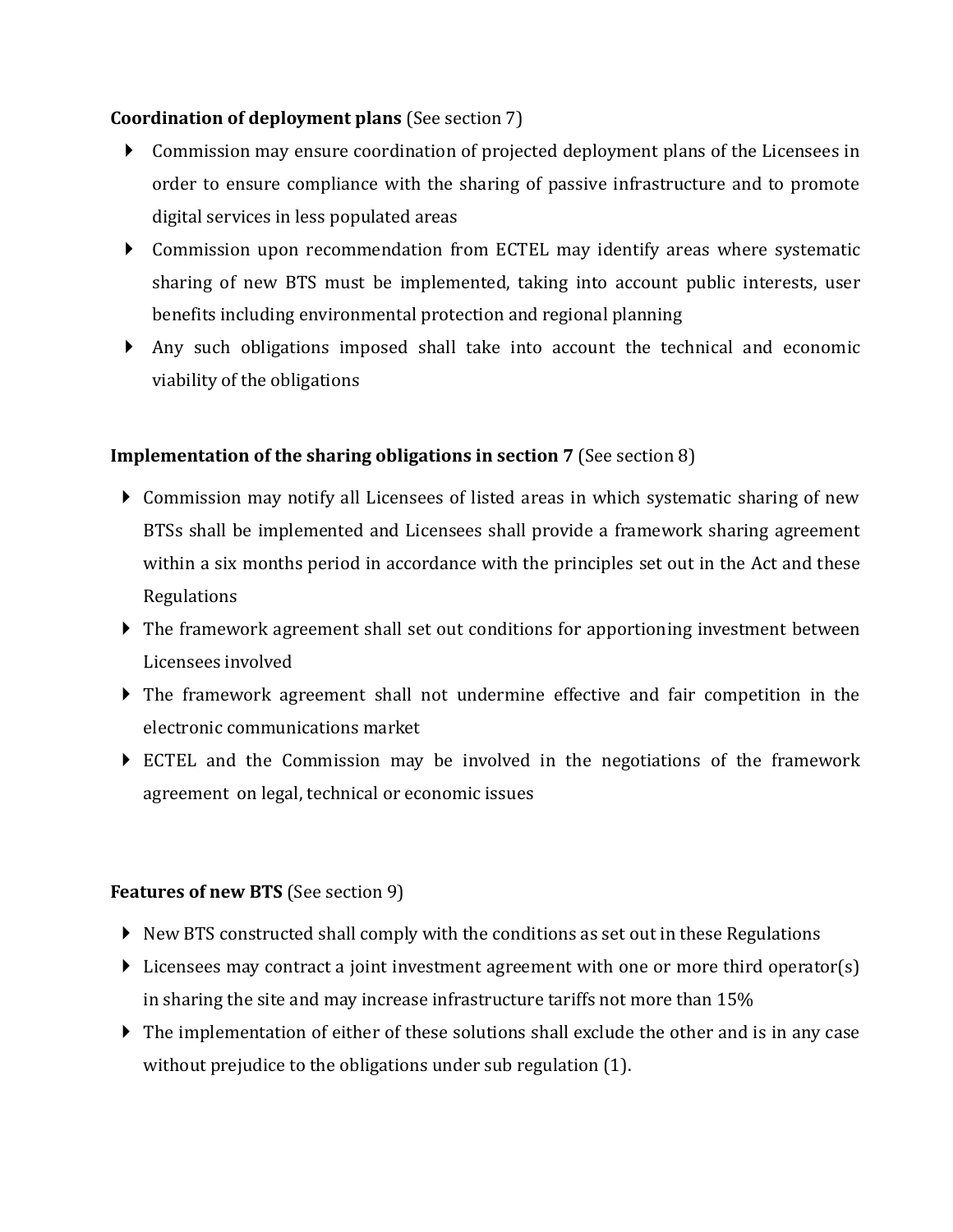### **Price for access** (See section 10)

- Prices for access to use of different facilities may vary and must just, reasonable and based on the owner's cost
- Licensees shall provide prices for access to and use of facilities in a clear and unambiguous manner
- The Commission may require a Licensee to publish the prices for access to infrastructure on the Licensee's website and in an appropriate publicly available document

# **Negotiating access** (See section 11)

- A Licensee may at any time, make an application to another Licensee to share facilities that it owns or controls
- The party offering access and the party requesting access shall promptly on receipt of the request, start negotiations in good faith with the objective of concluding an infrastructure sharing agreement.
- Where the parties to a proposed infrastructure sharing agreement are unable to agree on the terms of the agreement within sixty days from the date of the application under subregulation (1), either party may request the Commission to resolve the matter, in accordance with Regulation 13.
- Any decision by the Commission under sub-regulation  $(4)$  is binding on the parties
- A party offering access to towers, sites and underground facilities and a party requesting access to such facilities may conclude these arrangements at the time of negotiating interconnection.

# **Powers of the Commission** (See section 12)

- The Commission may regulate the rates, terms and conditions for sharing any facility or electronic communication network and these must be just and reasonable. It may resolve disputes concerning rates, terms and conditions in accordance with Regulation 15.
- The Commission approves every infrastructure sharing agreement
- The Commission shall impose rates based on costs where operators are unable to reach an agreement regarding compensation for co-location or other forms of infrastructure sharing
- Where the Commission makes a decision to impose co-location or other forms of infrastructure sharing, the Commission may take into account the need to promote and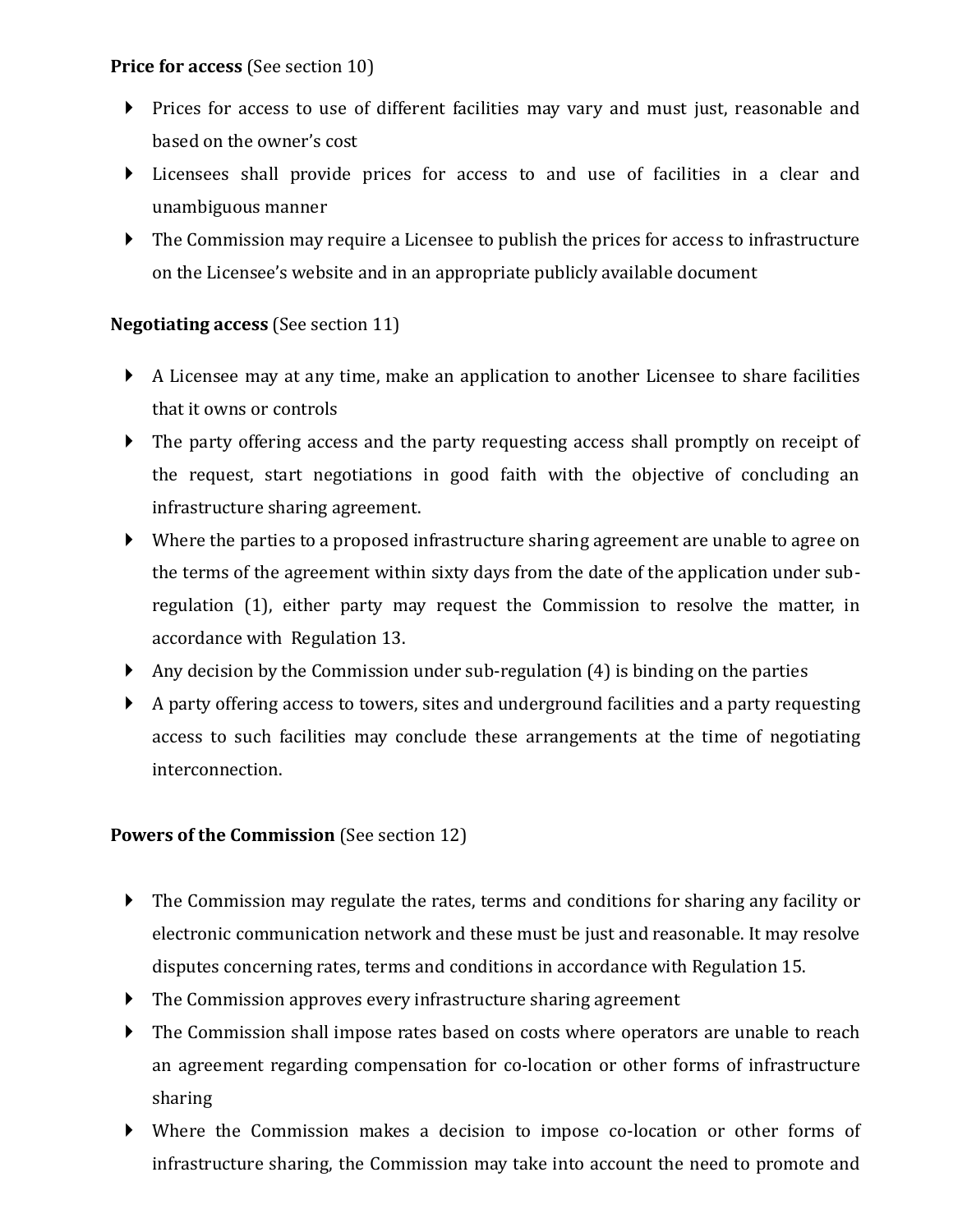safeguard competition including the ease of market entry, costs to duplicate facilities or utility installations, environmental implications, requirements of the operator, public health and safety, investment of owners, amongst others.

# **Disputes regarding infrastructure sharing** (See section 13)

- $\triangleright$  Disputes over failure to conclude an infrastructure agreement within sixty (60) days may be submitted to the Commission and provide proof that reasonable efforts were made to amicably settle the dispute
- The Commission may refer the matter to ECTEL for an opinion or, with the consent of the parties concerned, for mediation
- ECTEL shall provide a report within three (3) months after the request for mediation from the Commission
- The Report shall include whether the mediation failed, the parties came to an agreement or where the partied agreed.
- In case the mediation fails, any of the parties to the dispute may lodge a petition with the Commissioners to resolve the dispute as set out in sub-regulation (4)

# **Information disclosure** (See section 14)

- Licensees must disclose to the Commission all existing electronic communications network infrastructure they own or host
- Where the capacity of a site is is limited and the site cannot be shared, the Licensees must provide justification of equipment deployed in order to ensure maximisation of sharing opportunities
- ECTEL and the Commission may post the list of towers, sites and underground facilities available for sharing on their respective websites
- The Commission may conduct checks on site to verify the statements of Licensees. In case of error, omission or misrepresentation, the Commission may exercise its power to impose sanctions in accordance with subregulation 15 (4).

# **Compliance** (See section 15)

- A Licensee shall comply with the written orders or directions given by the Commission
- A person who fails to provide any information requested by the Commission pursuant to these Regulations, commits an offence under section [97] of the Act.